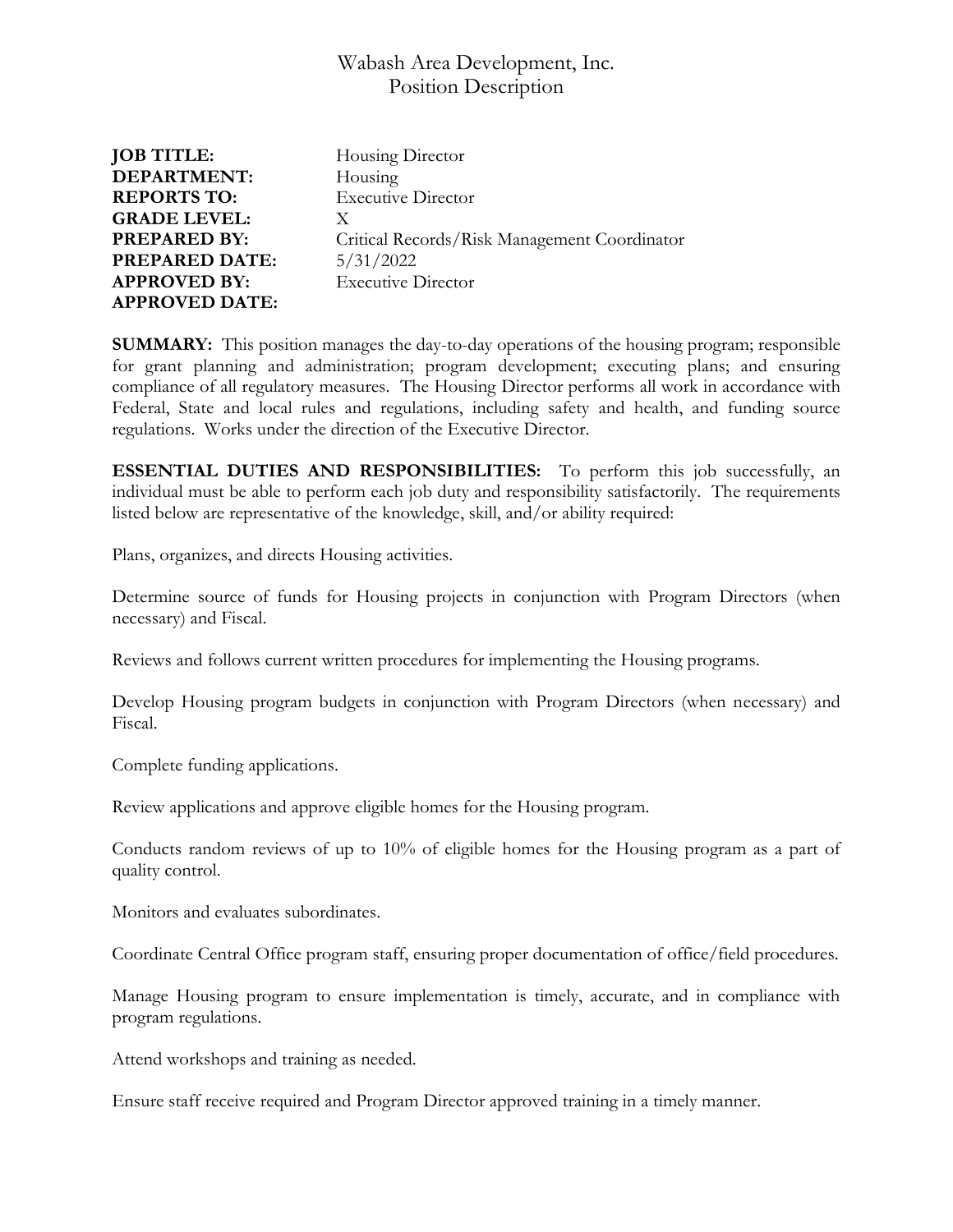Submit written problem-solving actions of relevant, pertinent issues to Executive Director.

Review monthly program financials.

Manage housing office staff to ensure all paperwork is completed properly and in a timely manner.

Responsible for submission of time sheets and leave requests for self and subordinates.

Turns in payroll changes forms and other personnel items to CR/RM Coordinator.

Analyzes monthly progress reports and adjusts plan as required to meet deadlines of all contracts.

Participate in the interview and hiring process of Housing staff.

Perform performance evaluations on Central Office Housing staff.

Monitors and approves housing purchase orders of \$100.00 or less.

Manage program records and files.

Keep the Core Management Team informed on changes, compliance issues, etc..

Submit monthly/quarterly reports to CEO, funding agencies, and Board, as needed.

Attend WADI Board meetings.

Performs other related duties as assigned or required

**Supervisory Responsibilities:** Supervise Weatherization Assessor/Inspector, Energy Verifier, Energy Specialist, Energy Coordinator, being responsible for their overall direction, coordination, and evaluation. Carry out supervisory responsibilities in accordance with the organization's policies and applicable laws. Responsibilities include interviewing and training employees; planning, assigning, and directing work; appraising performance; rewarding and disciplining employees; addressing complaints and resolving conflicts.

**Competencies:** To perform the job successfully, an individual should demonstrate the following competencies:

**Analytical** – Collects and researches data; uses intuition and experience to complement data. **Design** – Generates creative solutions; Demonstrates attention to detail.

**Vendor Service** – Manges difficult or emotional vendor situations; responds promptly to vendor needs; Solicits vendor feedback to improve service; responds to request for service and assistance; Meets commitments.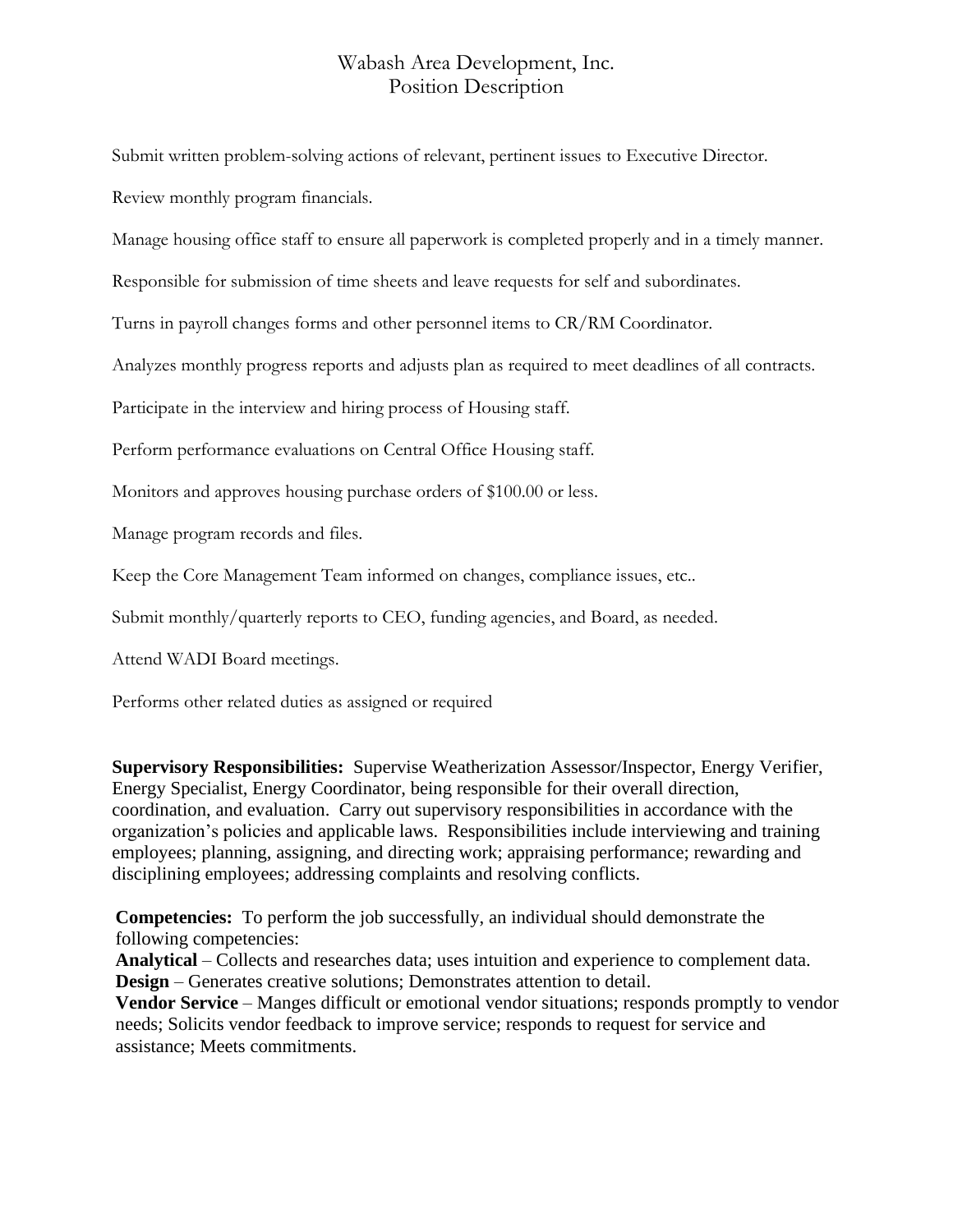**Problem Solving** – Identifies and resolves problems in a timely manner; Gathers and analyzes information skillfully; Develops alternative solutions; Uses reason even when dealing with emotional topics.

**Project Management** – Develops component workplans.

**Technical Skills** – Pursues training and development opportunities; Strives to continuously build knowledge and skills.

**Ethics** – Treats people with respect; Keeps commitments; Inspires trust of others; Works with integrity and ethically; Upholds organizational values.

**Customer Service** – Manages difficult or emotional customer situations; Responds promptly to customer needs; Solicits customer feedback to improve service; Responds to requests for service and assistance; Meets commitments.

**Interpersonal Skills** – Maintains confidentiality; remains open to others' ideas and tries new things; Listens to others without interrupting; Keeps emotions under control; Respect others time and space.

**Quality** – Demonstrates accuracy and thoroughness; Looks for ways to improve and promote quality; Applies feedback to improve performance; Monitors own work to ensure quality.

**Quantity** – Completes work in a timely manner; Always willing to help others when feasible. **Safety and Security** – Observes safety and security procedures; Determines appropriate action beyond guidelines; Reports potentially unsafe conditions; Uses equipment and materials properly.

**Attendance/Punctuality** – Is consistently at work and on time; Arrives at meetings and appointments on time; Ensures work responsibilities are covered when absent.

**Dependability** – Follows instructions, responds to management direction; Takes responsibility for own actions; Keeps commitments; Completes tasks on time or notifies appropriate person with an alternate plan.

**Organizational Support** – Follows policies and procedures; Completes administrative tasks correctly and on time; Supports organization's goals and values.

**Oral Communication** – Listens and gets clarification; Demonstrates group presentation skills; Participates in meetings.

**Written Communication** – Writes clearly and informatively; Edits work for spelling and grammar; Varies writing style to meet needs; Presents numerical data effectively; Able to read and interpret written information.

**Teamwork** – Balances team and individual responsibilities; Contributes to building a positive team spirit; Exhibits objectivity and openness to others' view.

**Delegation** – Delegates work assignments; Matches the responsibility to the person; Provides recognition for results.

**Leadership** – Inspires and motivates others to perform well; Gives appropriate recognition to others.

**Planning/Organizing** – Prioritizes and plan work activities; Uses time efficiently.

**Managing People** – Includes staff in planning, decision-making, facilitating and process improvement; Makes self available to staff; Provides regular performance feedback; Develops subordinates' skills and encourages growth; Solicits and applies customer feedback (internal and external); Continually works to improve supervisory skills.

**Cost Consciousness** – Works within approved budget; Develops and implements cost saving measures.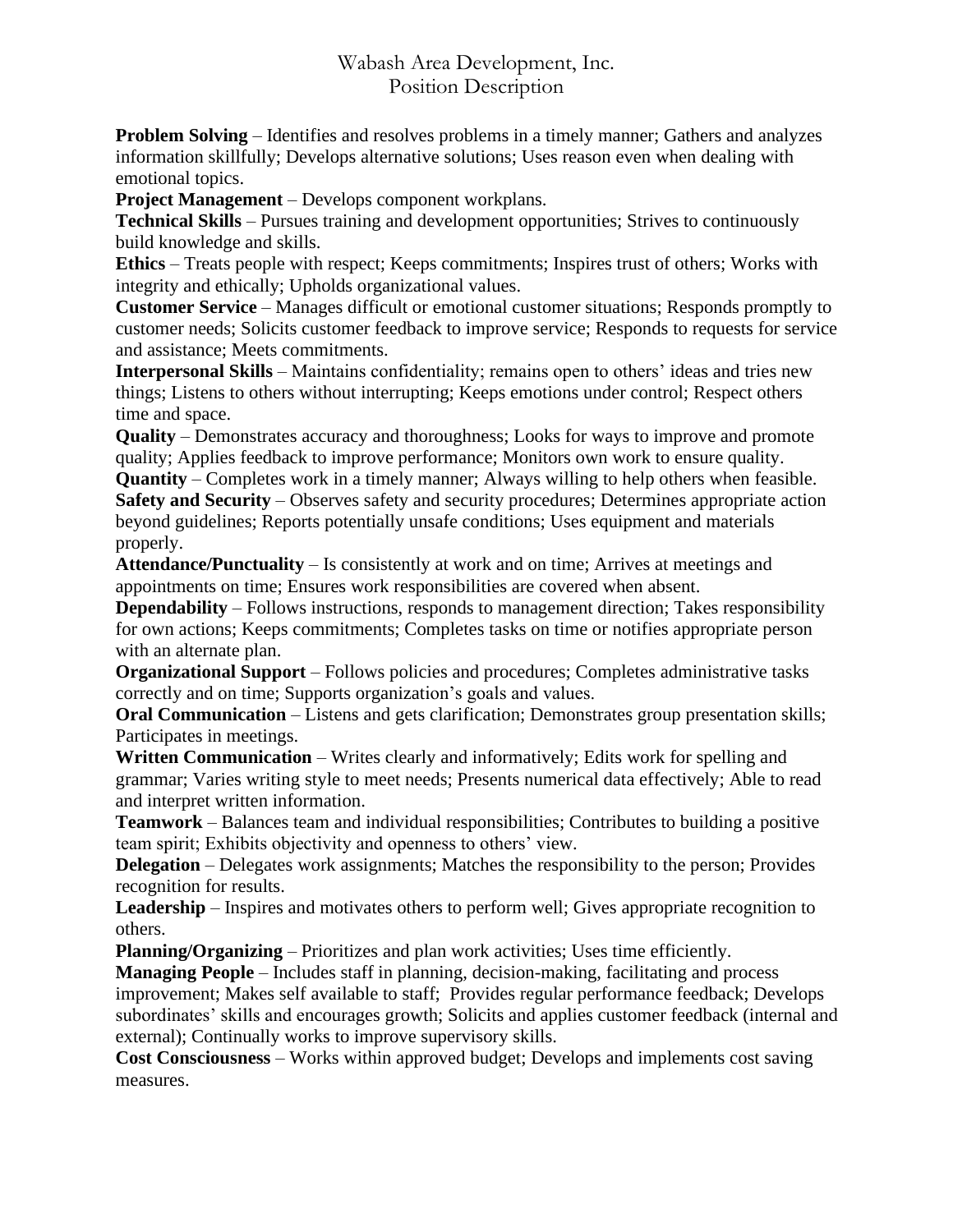**Professionalism** – Approaches others in a tactful manner; Reacts well under pressure; Treats others with respect and consideration regardless of their status or position; Accepts responsibility for their own actions; Follows thought on commitments. Understands the dynamics of the operation of a successful business.

**Panning\Organizing** – Prioritizes and plan work activities; Uses time efficiently.

**Qualifications:** To perform this job successfully, an individual must be able to perform each essential duty satisfactorily. The requirements listed above are representative of the knowledge, skill, and/or ability required. Reasonable accommodations may be made to enable individuals with disabilities to perform the essential functions. Have or be able to attain technical training and/or certificates required by funding sources

#### **Education and/or Experience:**

Bachelor's degree preferred, two (2) years housing/lending experience, computer experience. Must be able to attain (within one year of hire) any technical training and /or certificates required by funding sources or agency.

#### **Language Skills**

Ability to read, comprehends, follow oral and written instructions and program guidelines. Ability to complete required paperwork, forms, program related documentation, and to communicate with program participants and staff ability to effectively present information in one-on-one and group situations to customers, clients, and other staff in order to explain program objectives and procedures. Ability to respond to questions from customers, clients, and staff.

**Mathematical Skills:** Ability to calculate figures and amounts such as discounts, interest, commissions, proportions, percentages, area, circumference, and volume. Ability to apply concepts of basic algebra and geometry. Understand amortization schedules and other construction and housing program related issues.

**Reasoning Ability:** Ability to solve practical problems and deal with a variety of concrete variables in situations where only limited standardization exists. Ability to interpret a variety of instructions furnished in written, oral, diagram, or schedule form.

**Computer Skills:** To perform this job successfully, an individual should have knowledge of Database software; Internet software; Spreadsheets; and Word Processing software.

**Physical Demands:** The physical demands described here are representative of those that must be met by an employee to successfully perform the functions of this job. Reasonable accommodations may be made to enable individuals with disabilities to perform the essential functions.

While performing the duties of this job, the employee is regularly required to sit; walk; use hands to finger, handle, or feel; reach with hands and arms; and talk or hear. The employee is occasionally required to stand; climb or balance, and stoop, kneel, crouch, or crawl. The employee must regularly lift and/or move up to 10 lbs and occasionally lift and/or move up to 50